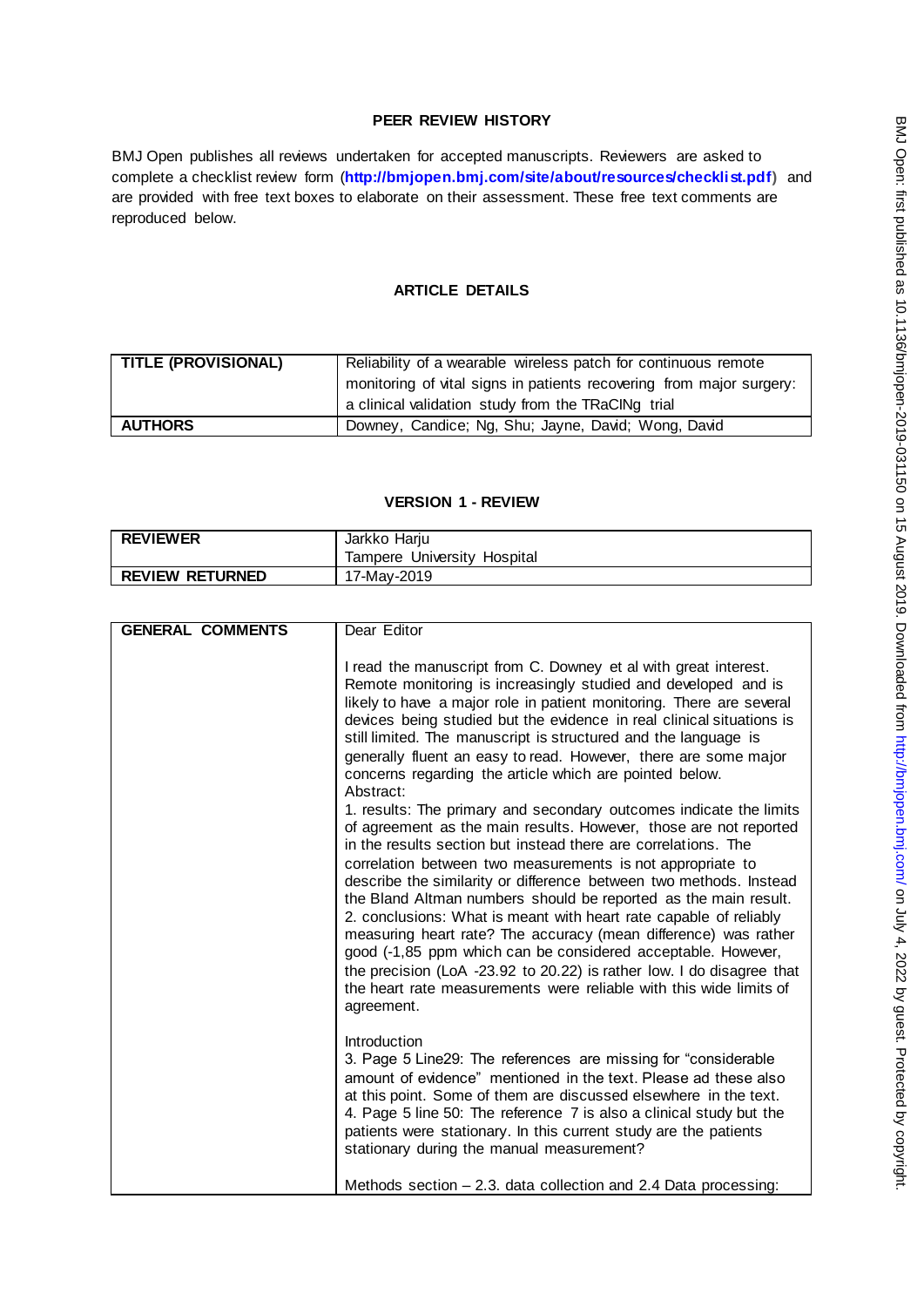5. The electronic data was integrated into manually collected data using a time stamp from patient files and a 20 minutes (?) overall window for measuring the median value from patch. Does this mean that the manual recordings were point measurements when patient must have been stationary to be able to measure the stats and SensiumVital data has actually been measured within 20 minutes of the manual measurement? Have the patients been also been stationary while measuring used SensiumVital median values? If not, are the measurements comparable using this wide window? Were the results similar if a more narrow window for time stamps was measured? If the SensiumVital measurements were taken during movement it is likely that the measurement pairs are not comparable which might explain the wide limits of agreement. Statistical analysis: 6. How is the Bland Altman data calculated? Please ad the reference of the method used. Have authors used the Bland Altman for multiple methods per subject. 7. The authors could ad the root-mean-square error to describe the difference between the devices. 2.5. Outcomes: 8. Did the results meet these definitions for clinical acceptability? These are not commented in results section. Also, the order of the measurements differs in abstract, outcomes and results section. Using consistently the same order in reporting values would help in reading (here HR, RR, Temperature) Results: 9. Is the 2737 pairs of data valid for all measurements or are there different number of pairs for HR, RR and temperature measurements? 10. Likely the mean percentage for completeness means readings available for SensiumVital data and not for data pairs? Please type more clearly at each point. 11. Page 8, lines 24-: Was the large peak mentioned in histogram at 18 and 16 peak/minute from same patients since there were wide range of measurement pairs per patient ranging from 2 to 73 sets per patient. Having measurements from same patient at same kind of conditions might increase the likelihood for same measurement reading. 12. What type of correlation was used (Spearman, Pearson)? Please mention in statistical section and ad p-values. Discussion: 13. The correlation is not sufficient to describe the difference between two methods. Use instead the Bland Altman Plot values and interpret accordingly. 14. Page 9 Line 13-: I do disagree with this paragraph. The previous studies (references 7 and 10) have used two continuous measurements with good time stamps to link the data. The stationary of the patients limits the generalizability of the results if the patients are moving which will increase the motion artefact. In the current study the patients were allowed to move freely, but the used comparison is stationary measurement. It is true that the data completeness may be limited because the patients are able to move. In the current study the accuracy difference can not be shown but also the comparative method should be portable (such as Holter device).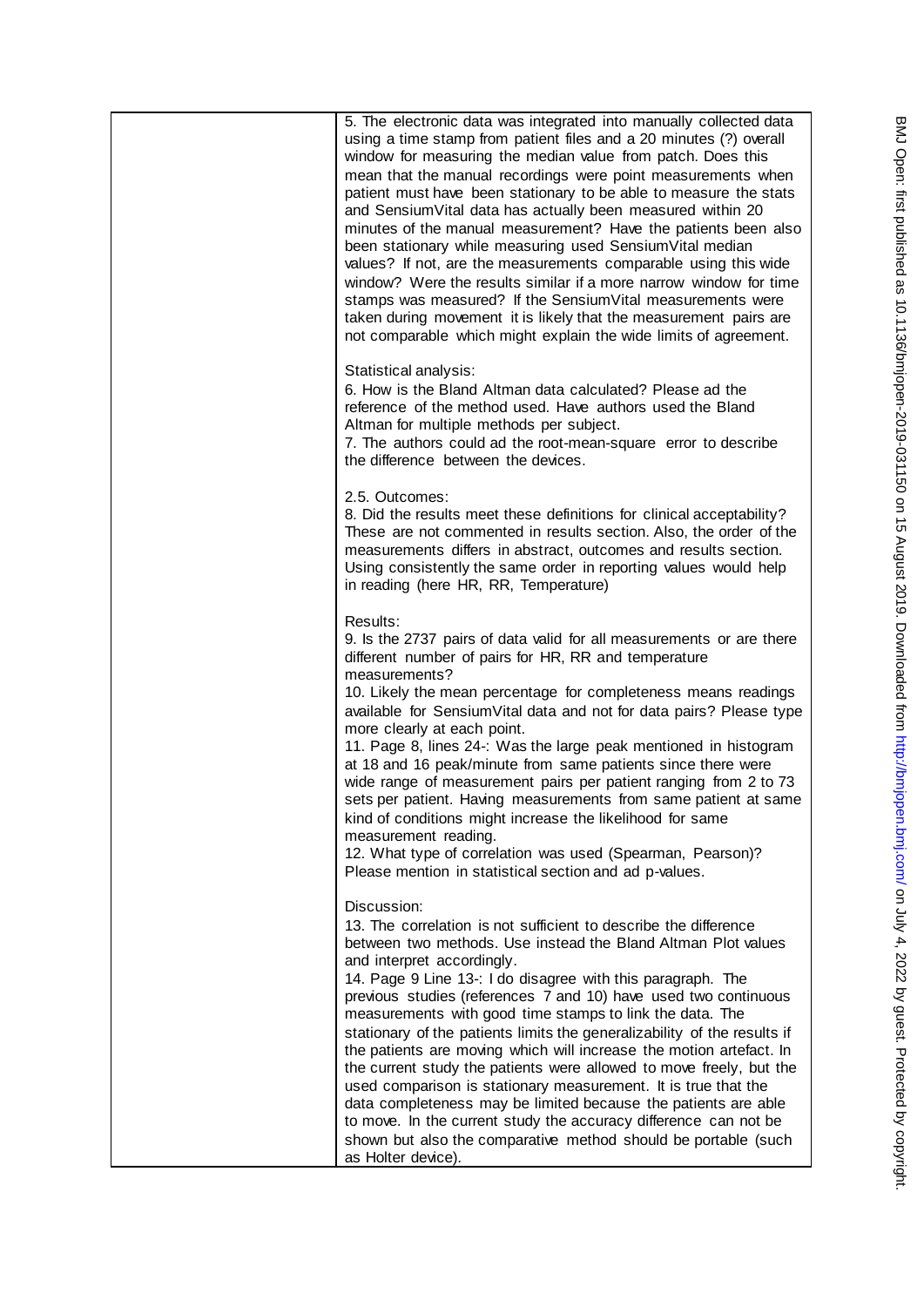| 15. The previous studies have shown better results for the          |
|---------------------------------------------------------------------|
| measurement. Authors could speculate why the findings of current    |
| manuscript are worse.                                               |
| 16. page 9 line 39-: The speech will affect the respiratory rate    |
| measurement and as though the measurement is only valid when        |
| the patient is breathing freely. Were these kind of measurement     |
| periods with imminent artefact ruled out from the comparison?       |
| 17. Page 9 line 47 -: The reference 11 mentioned in the methods     |
| section states that also tympanic measurement is likely to be       |
| inaccurate when measuring core temperature. The low precision       |
| of the comparing measurement may also affect the reliability of the |
| data comparison.                                                    |
| Conclusion:                                                         |
| 18. Page 10 lines 9-: I do disagree with the conclusion as          |
| mentioned above. The correlation is not sufficient statistic to     |
| determine the difference between two methods.                       |

| <b>REVIEWER</b>        | Professor Julie Considine                               |
|------------------------|---------------------------------------------------------|
|                        | Deakin University - Eastern Health, Victoria, Australia |
| <b>REVIEW RETURNED</b> | 17-Mav-2019                                             |

| <b>GENERAL COMMENTS</b> | Thank you for submitting your work to BMJ Open. This is an<br>important study and a well written paper. I had only minor<br>comments (please see attached file) but I think the conclusion<br>regarding lack of awareness of theis too simplistic and does not<br>reflect the complexity of the issues examined in this study. |
|-------------------------|--------------------------------------------------------------------------------------------------------------------------------------------------------------------------------------------------------------------------------------------------------------------------------------------------------------------------------|
|                         | The reviewer provided a marked copy with additional comments.<br>Please contact the publisher for full details.                                                                                                                                                                                                                |

## **VERSION 1 – AUTHOR RESPONSE**

Reviewer: 1

Abstract:

1. Results: The primary and secondary outcomes indicate the limits of agreement as the main results. However, those are not reported in the results section but instead there are correlations. The correlation between two measurements is not appropriate to describe the similarity or difference between two methods. Instead the Bland Altman numbers should be reported as the main result.

Thank you for this observation. We have added the Bland Altman results to the abstract.

2. Conclusions: What is meant with heart rate capable of reliably measuring heart rate? The accuracy (mean difference) was rather good (-1,85 ppm which can be considered acceptable. However, the precision (LoA -23.92 to 20.22) is rather low. I do disagree that the heart rate measurements were reliable with this wide limits of agreement.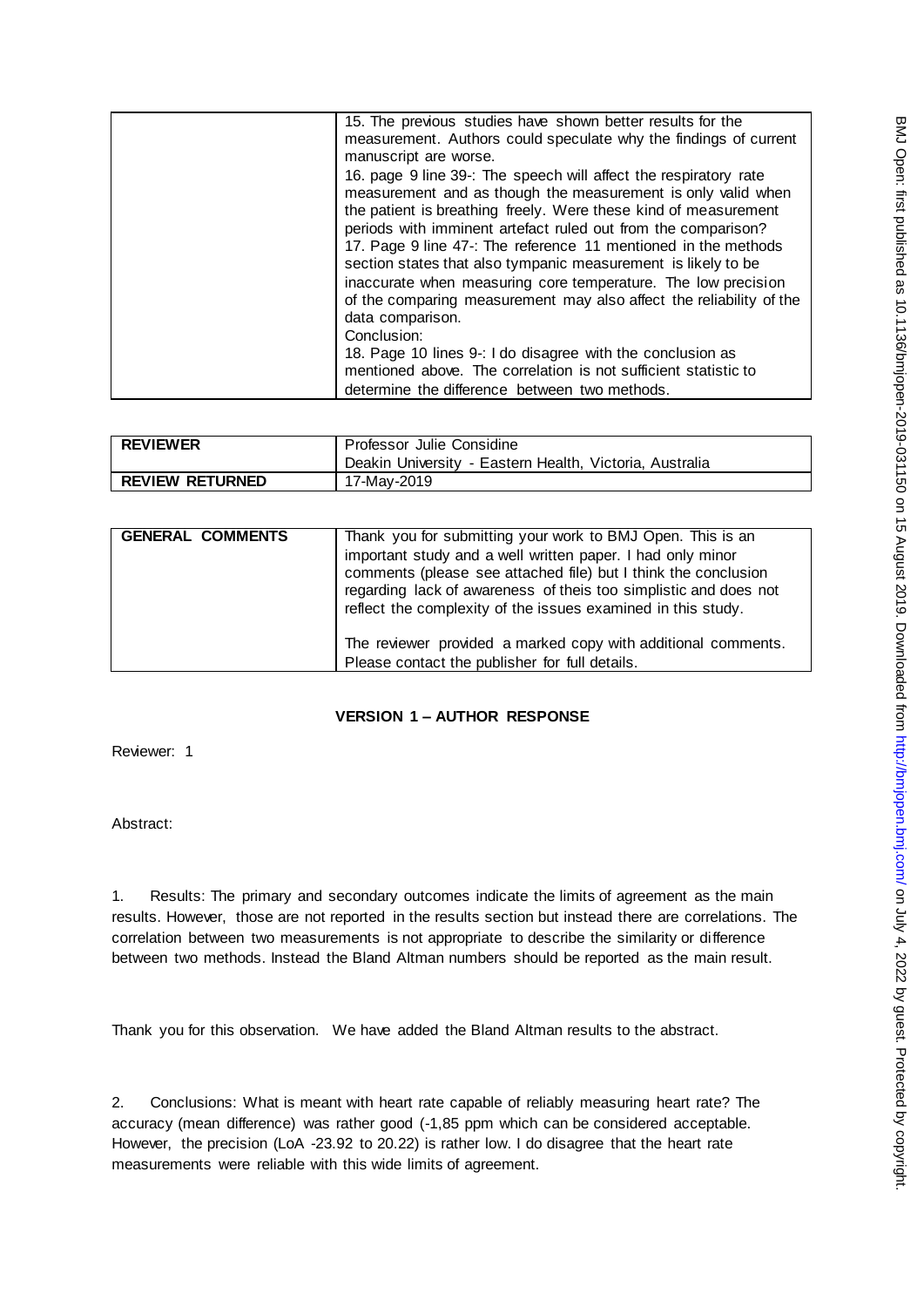We have altered the text in this section to reflect this pertinent observation: 'The remote continuous monitoring system correlates well with manually-recorded heart rate, although wise limits of agreement indicate a low level of precision.'

Introduction:

3. Page 5 Line29: The references are missing for "considerable amount of evidence" mentioned in the text. Please add these also at this point. Some of them are discussed elsewhere in the text.

We have added three exemplar references at this point in the text.

4. Page 5 line 50: The reference 7 is also a clinical study but the patients were stationary. In this current study are the patients stationary during the manual measurement?

Typically, the patients were sitting or lying down during their manual measurements. We have added this information for clarity in to Section 2.3 (Data Collection). We have also included more information about patient ambulation during continuous monitoring in the same section.

Methods section – 2.3. data collection and 2.4 Data processing:

5. The electronic data was integrated into manually collected data using a time stamp from patient files and a 20 minutes (?) overall window for measuring the median value from patch. Does this mean that the manual recordings were point measurements when patient must have been stationary to be able to measure the stats and SensiumVital data has actually been measured within 20 minutes of the manual measurement? Have the patients been also been stationary while measuring used SensiumVital median values? If not, are the measurements comparable using this wide window? Were the results similar if a more narrow window for time stamps was measured? If the SensiumVital measurements were taken during movement it is likely that the measurement pairs are not comparable which might explain the wide limits of agreement.

In response to these astute comments, we performed a sensitivity analysis for heart rate; the Bland-Altman analysis was repeated using  $\pm 2$  and  $\pm 5$  minute windows of vital sign patch data. There were no meaningful difference in the bias or limits of agreement. We have provided this data as Supplementary Material.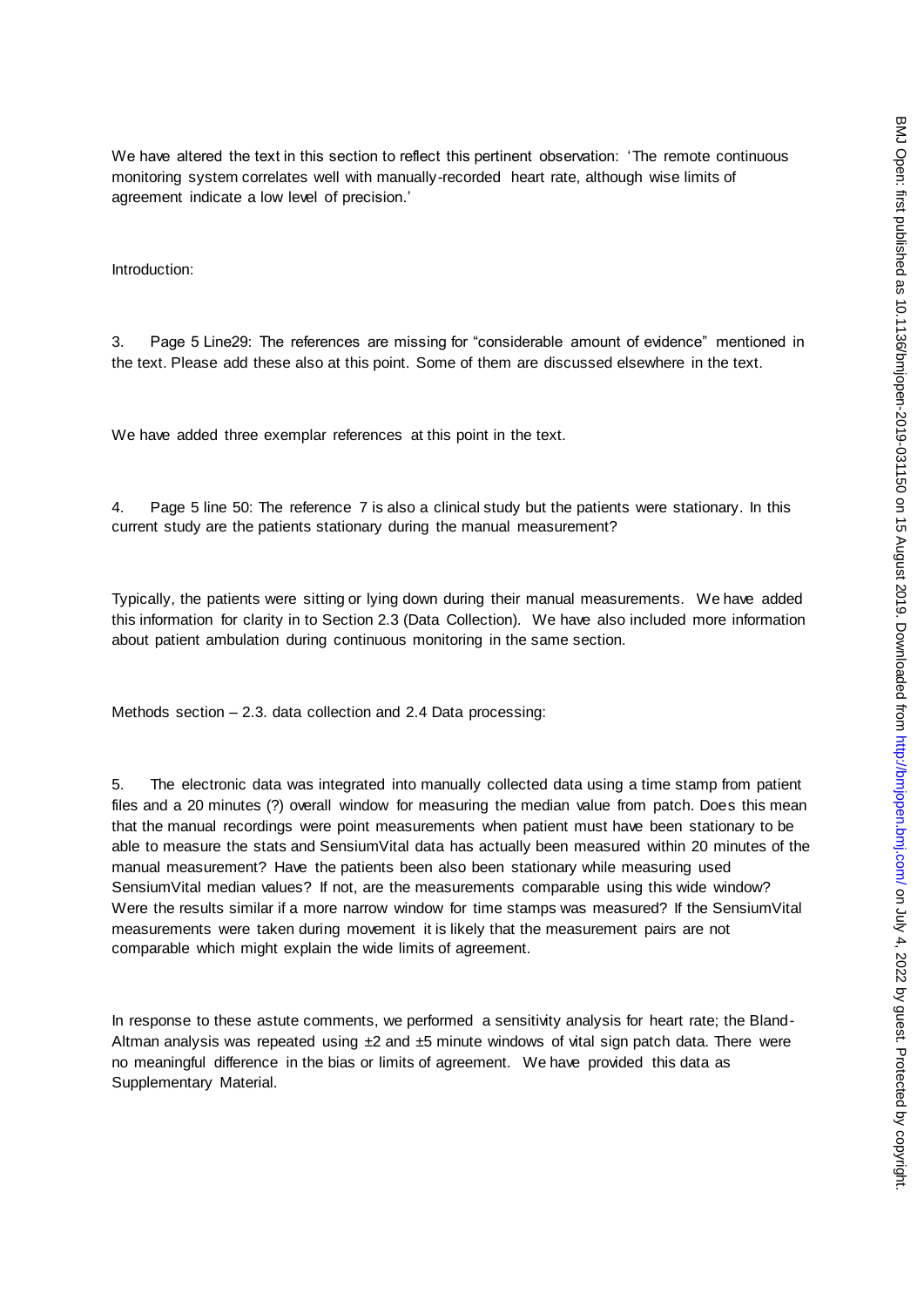Statistical analysis:

6. How is the Bland Altman data calculated? Please ad the reference of the method used. Have authors used the Bland Altman for multiple methods per subject.

This information has been added to the Statistical Analysis section.

7. The authors could add the root-mean-square error to describe the difference between the devices.

Thank you for this suggestion. We have performed this analysis and added it to the manuscript.

2.5. Outcomes:

8. Did the results meet these definitions for clinical acceptability? These are not commented in results section. Also, the order of the measurements differs in abstract, outcomes and results section. Using consistently the same order in reporting values would help in reading (here HR, RR, Temperature)

We have added a commentary regarding whether the results met the definitions for clinical acceptability in the Results section. We have reordered the Results section to reflect the same order as the Abstract and Methods sections, and relabelled the figures accordingly.

Results:

9. Is the 2737 pairs of data valid for all measurements or are there different number of pairs for HR, RR and temperature measurements?

All observations had a documented heart rate. Four observations had missing observations, 1 for respiratory rate and 3 for temperature. We have added this information to the Results section.

10. Likely the mean percentage for completeness means readings available for SensiumVital data and not for data pairs? Please type more clearly at each point.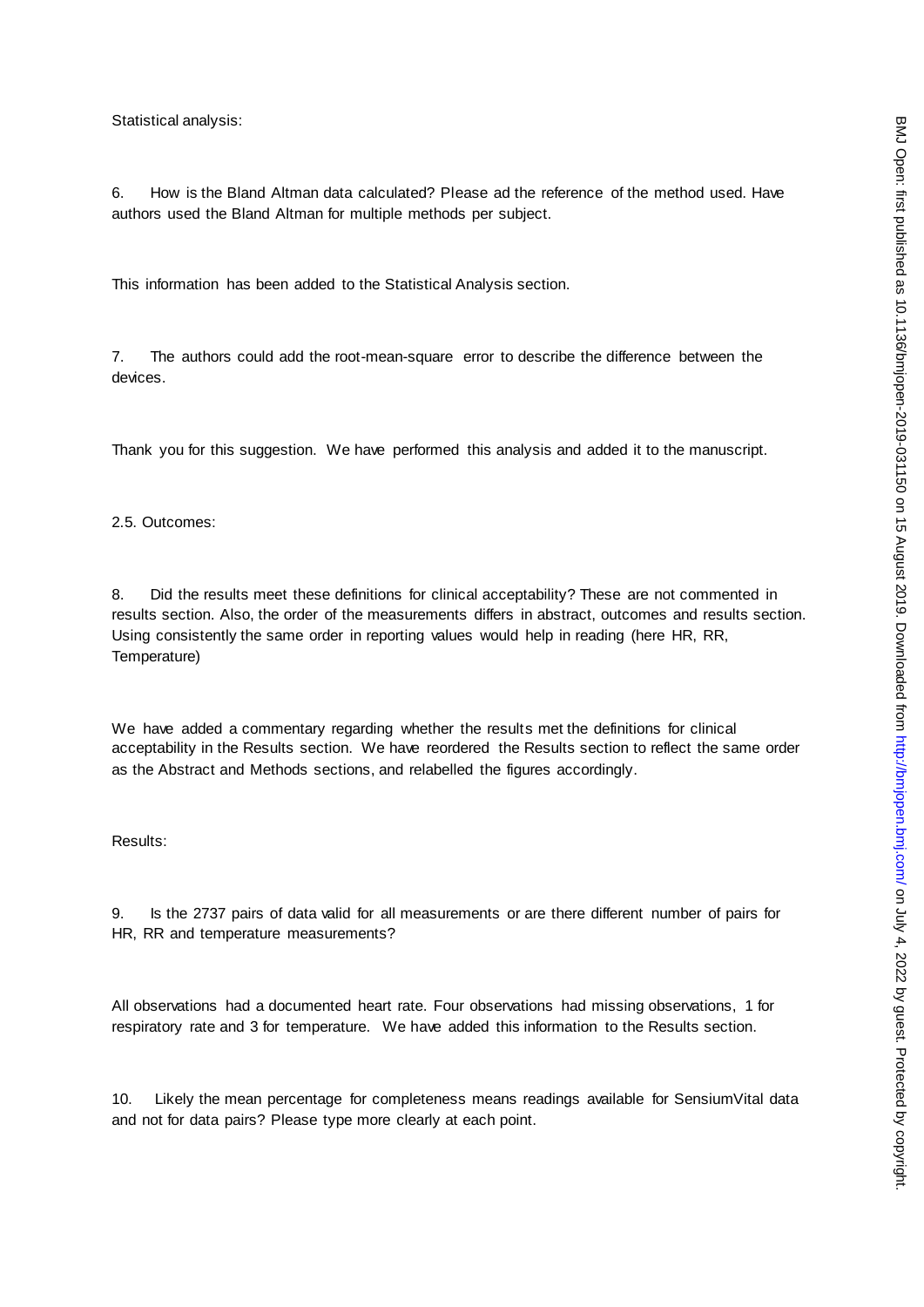In Section 2.5 (Outcomes) we have clarified the definition of this term: 'defined as the percentage of available data from the patch for every point of manually-recorded data.'

11. Page 8, lines 24-: Was the large peak mentioned in histogram at 18 and 16 peak/minute from same patients since there were wide range of measurement pairs per patient ranging from 2 to 73 sets per patient. Having measurements from same patient at same kind of conditions might increase the likelihood for same measurement reading.

It is unlikely that the peaks were from the same patients, as these peaks were not seen in the patch data. Assuming that the patch is not just generating random numbers, then the absence of peaks in the patch data means that the 16rpm and 18 rpm peaks are not likely to be accurate values. To be absolutely sure, we have produced a histogram for respiratory rate, weighted by patient (so that observations for patients with a longer stay contribute less), and you can see that the peaks are still present.



12. What type of correlation was used (Spearman, Pearson)? Please mention in statistical section and ad p-values.

The type of correlation has been added to the Statistical Analysis section: 'We also reported the Pearson correlation coefficient and the root mean squared (RMS) error for each vital sign.' P-values have been added to the results.

Discussion:

13. The correlation is not sufficient to describe the difference between two methods. Use instead the Bland Altman Plot values and interpret accordingly.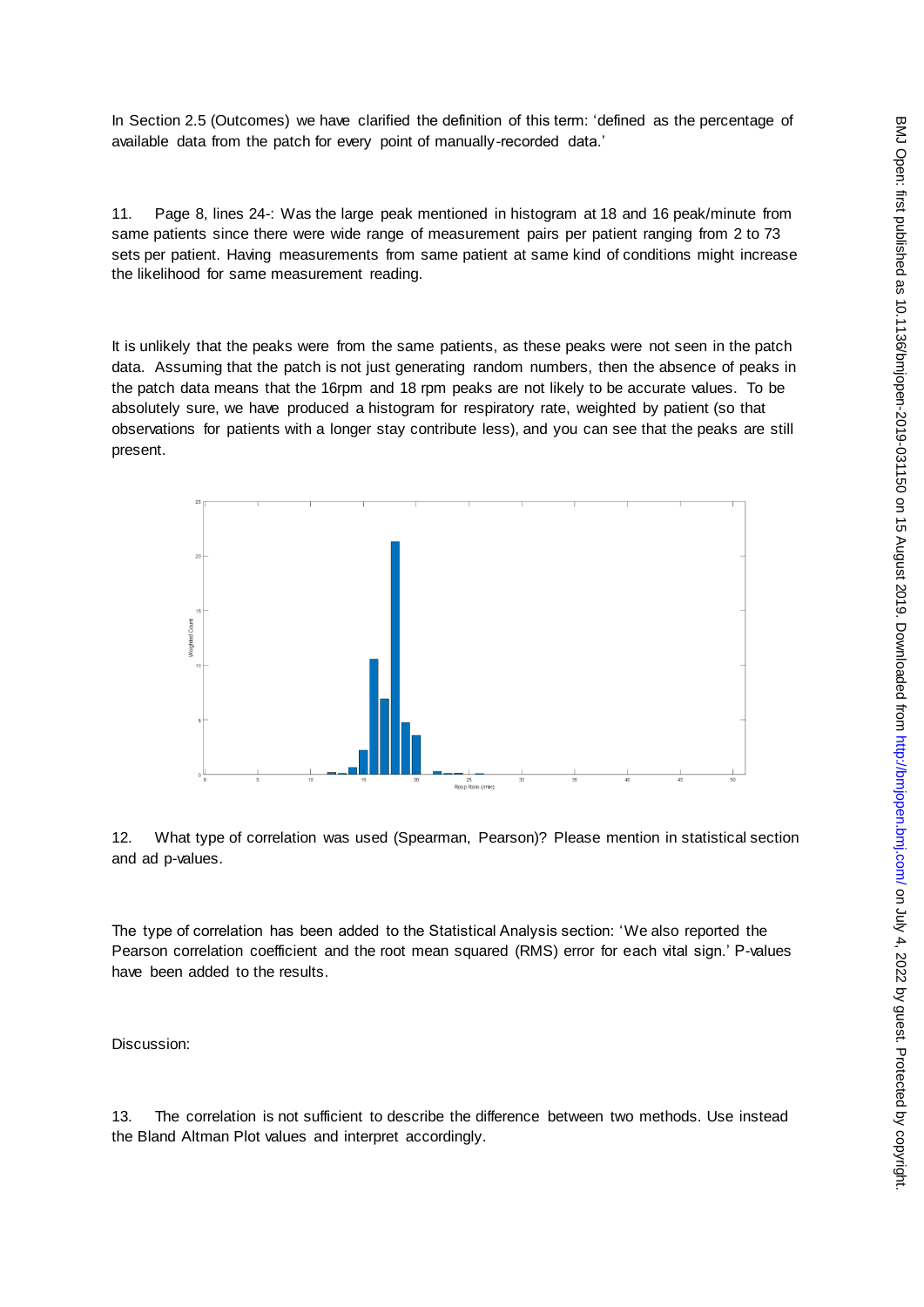We have added the raw values to the Discussion and provided an interpretation based on the clinical acceptability thresholds defined in the Methods section.

14. Page 9 Line 13-: I do disagree with this paragraph. The previous studies (references 7 and 10) have used two continuous measurements with good time stamps to link the data. The stationary of the patients limits the generalizability of the results if the patients are moving which will increase the motion artefact. In the current study the patients were allowed to move freely, but the used comparison is stationary measurement. It is true that the data completeness may be limited because the patients are able to move. In the current study the accuracy difference cannot be shown but also the comparative method should be portable (such as Holter device).

We have deleted the statement that previous methodologies lack validity in the surgical population. We have added a commentary explaining that the difference between ambulatory and stationary monitoring may explain the disparity between this and existing studies.

15. The previous studies have shown better results for the measurement. Authors could speculate why the findings of current manuscript are worse.

We have added a sentence to this effect the Discussion.

16. page 9 line 39-: The speech will affect the respiratory rate measurement and as though the measurement is only valid when the patient is breathing freely. Were these kind of measurement periods with imminent artefact ruled out from the comparison?

The patch algorithms are designed to identify and reject physiological signals corrupted by significant sources of noise inherent to the ambulatory nature of wireless monitoring. I have added a short commentary on this in the Discussion.

17. Page 9 line 47-: The reference 11 mentioned in the methods section states that also tympanic measurement is likely to be inaccurate when measuring core temperature. The low precision of the comparing measurement may also affect the reliability of the data comparison.

The difference here is between skin temperature and tympanic temperature; unfortunately neither of the two monitoring methods measure core temperature.

Conclusion:

18. Page 10 lines 9-: I do disagree with the conclusion as mentioned above. The correlation is not sufficient statistic to determine the difference between two methods.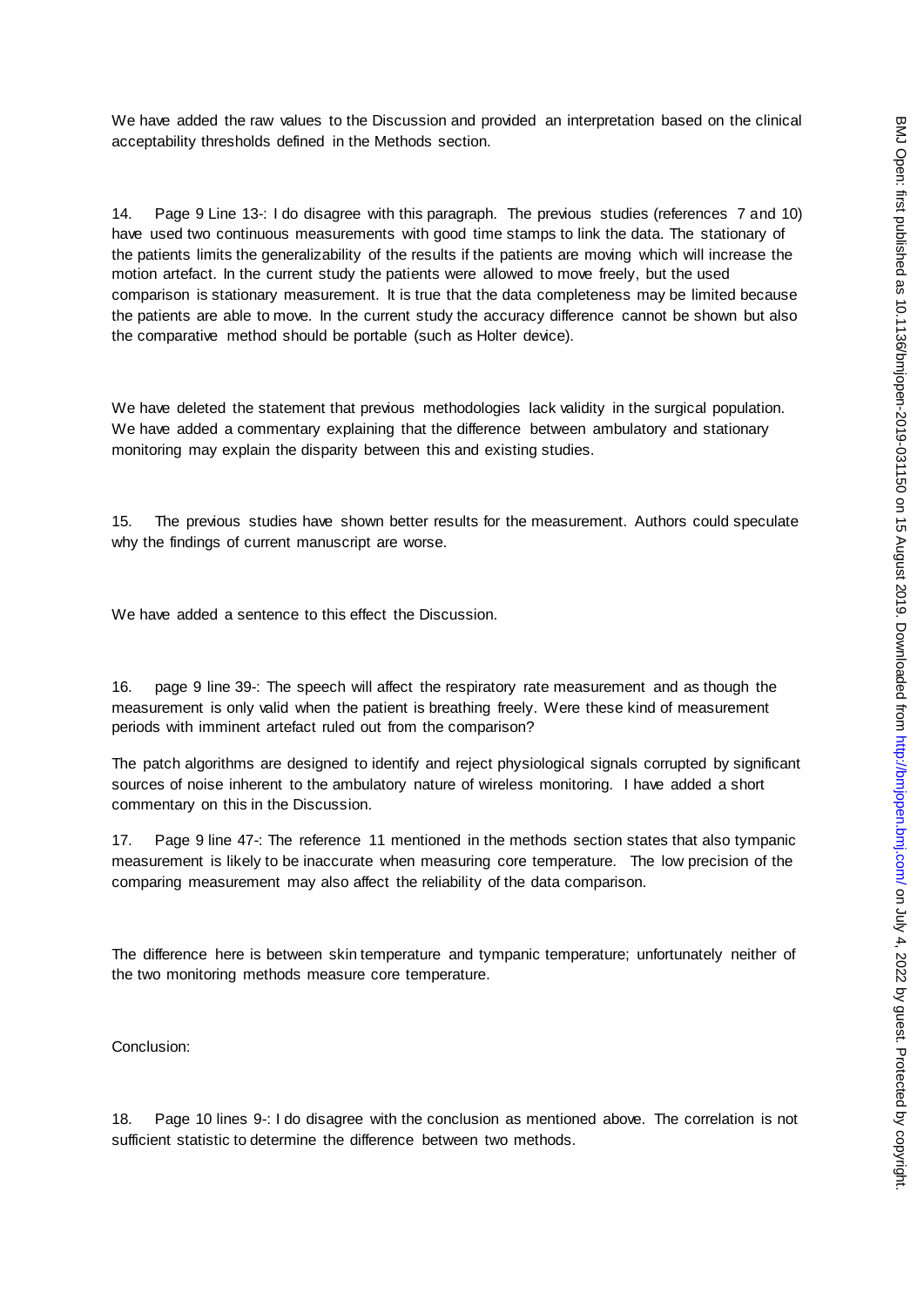We have removed the mention of correlation from the Conclusions section.

Reviewer: 2

The conclusion regarding lack of awareness of this too simplistic and does not reflect the complexity of the issues examined in this study.

We have added a short commentary about this in the Discussion, and amended the final sentence in both the Abstract and the Conclusions sections, for clarity.

Page 3 (abstract, conclusions): Do you think inaccuracies in manually-recorded vital signs is due to lack of awareness. I think all RNs are aware of the importance of vital sign assessment but there are significant system and workload issues that may be plausible explanations for inaccuracies? for me, this statement is too simplistic in the face of no evidence to suggest staff are unaware.

We agree. Inaccuracies can certainly be due to the time pressures placed on staff, and this may well explain time-saving measures such as extrapolating respiratory rates from previous recordings and measuring pulse rates using the pulse oximeter. However, in our experience, there are some knowledge gaps which could be easily remedied. There is certainly a lack of awareness in our institution that pulse rate from the pulse oximeter is not as accurate as manual palpation of the radial pulse, especially when an arrhythmia is present. Increasing awareness of the importance of manual pulse measurements may go some way towards improving the accuracy of vital signs monitoring in this instance. We have added a short commentary about this in the Discussion, and amended the final sentence in both the Abstract and the Conclusions sections, for clarity.

Page 5 (Introduction): is validated the right word given it implies positive relationships?

We have used the word 'validate' to provide consistency with the nomenclature of other studies with similar methodologies.

Page 6 (methods, Data Collection): so is therefore, by definition, also intermittent and not continuous?

The patch device monitors vital signs continuously. The vital signs data is documented every 2 minutes after smoothing of the data points by the in-built algorithm, as described in Paragraph 4 of the Introduction.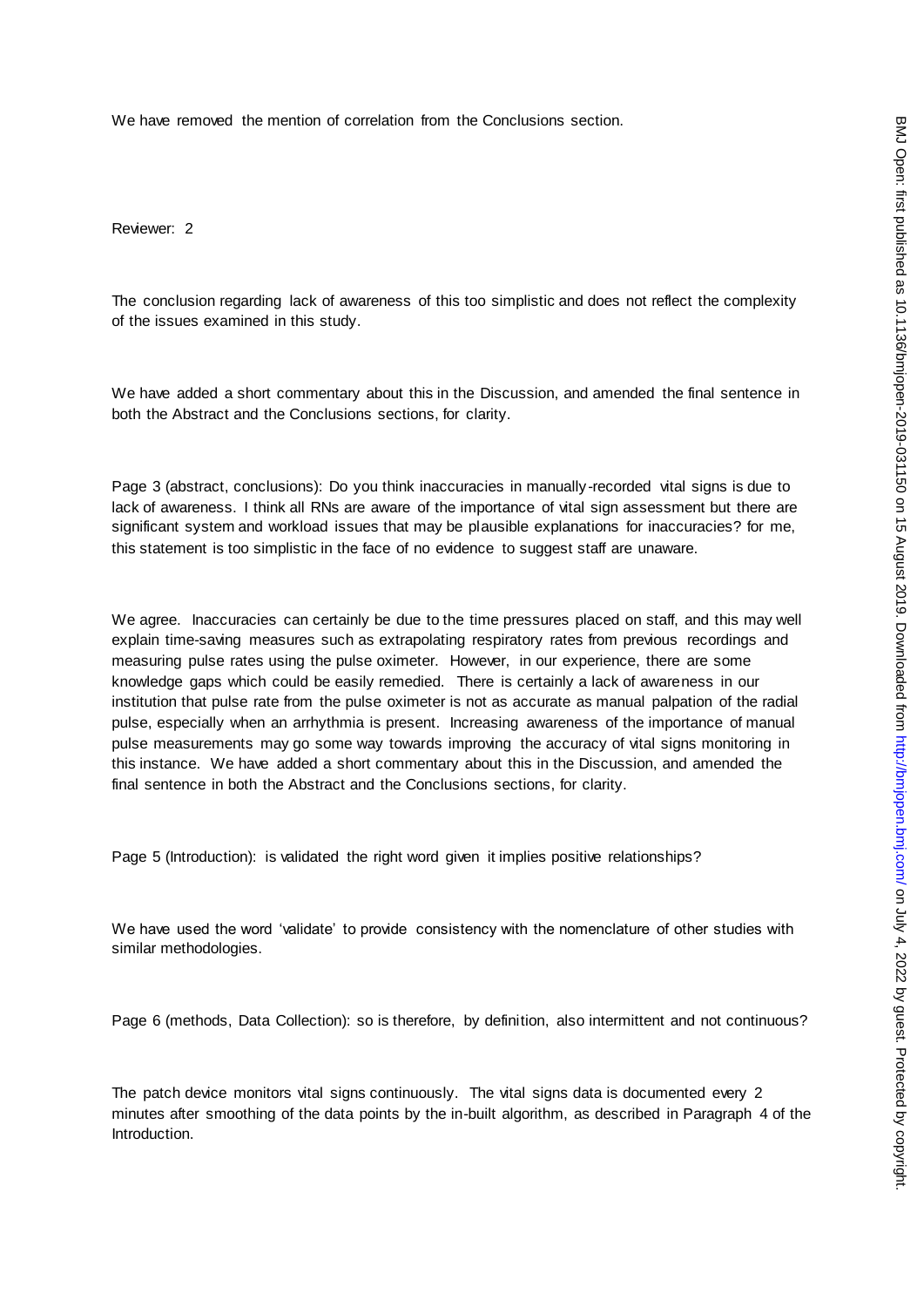Page 6 (Methods, Data Collection): using pulse oximetry to measure pulse rate is flawed and would not be in line with most vital sign standards in most countries that would state that pulse rate should be measured by palpation of the radial pulse.

We agree. Measuring pulse rate with pulse oximetry is not compliant with local or national guidelines. However, unfortunately it is typically the way that 'heart rate' is measured on the study wards, despite the fact that manual palpation is more accurate. I have added a short commentary on this in the Discussion.

Page 9 (Discussion, Paragraph 2): if continuous monitoring devices are reliable .....

We have added the word 'reliable' to this sentence for clarity.

Page 9 (Discussion, Paragraph 4): needs supporting reference.

We have added a supporting reference here.

Page 10 (Conclusions): see same comment as abstract - this is a very simplistic statement that underplays the complexities of clinical care.

We have added a short commentary about this in the Discussion, and amended the final sentence in both the Abstract and the Conclusions sections, for clarity.

#### **VERSION 2 – REVIEW**

| <b>REVIEWER</b>        | Jarkko Harju                |
|------------------------|-----------------------------|
|                        | Tampere University Hospital |
| <b>REVIEW RETURNED</b> | 02-Jul-2019                 |

| <b>GENERAL COMMENTS</b> | Dear Editor                                                                                                                                                                              |
|-------------------------|------------------------------------------------------------------------------------------------------------------------------------------------------------------------------------------|
|                         | Thank you for the opportunity to make the revision for this second<br>version of the manuscript. The manuscript has improved and have<br>only minor comments to add.                     |
|                         | Page 8 line 23: The authors added the commentary on Bland-<br>Altman plot. This chapter contains mostly results and not<br>commentary and should therefore be places in results section. |